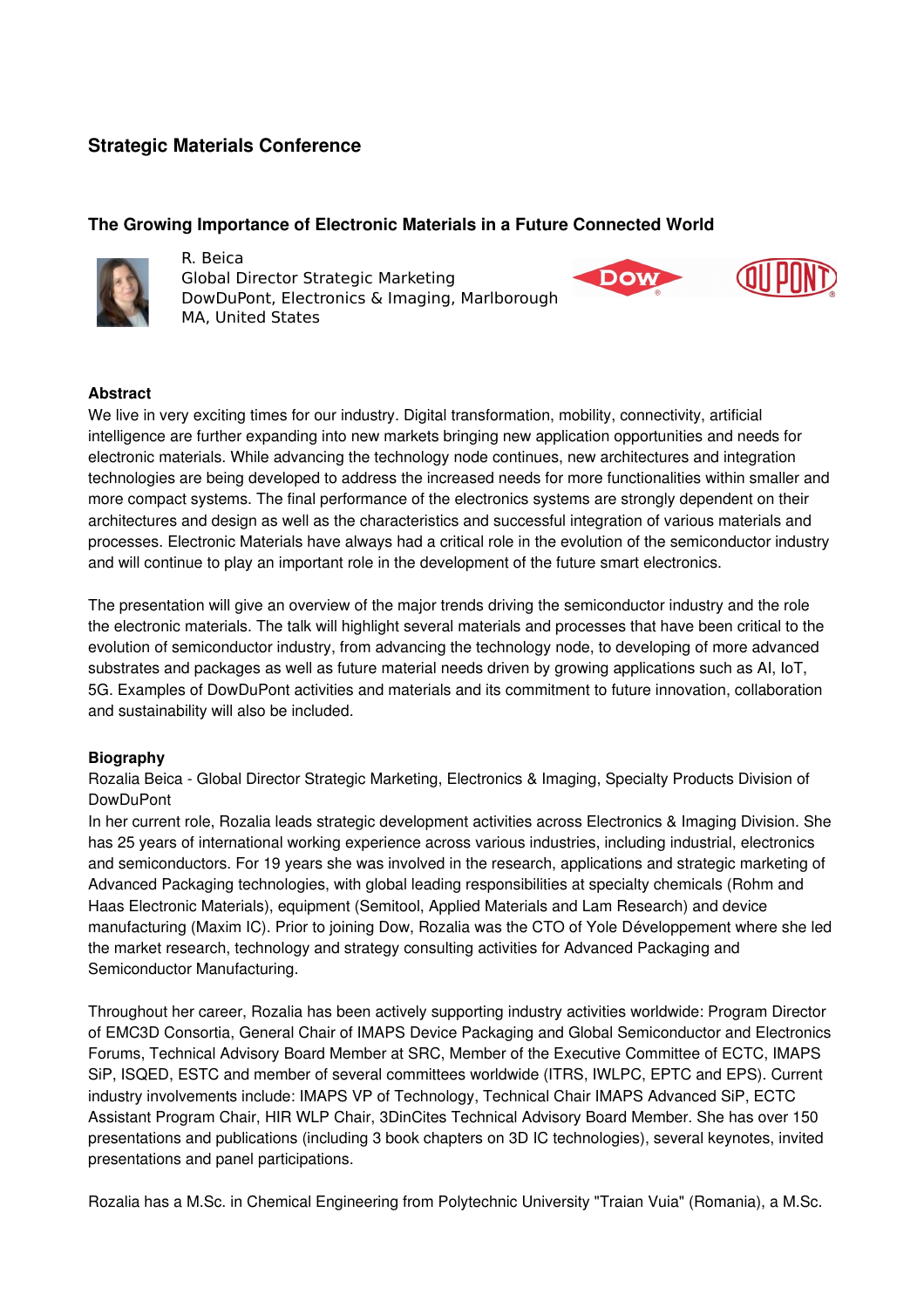In Management of Technology from KW University (USA), and a Global Executive MBA from Instituto de Empresa Business School (Spain).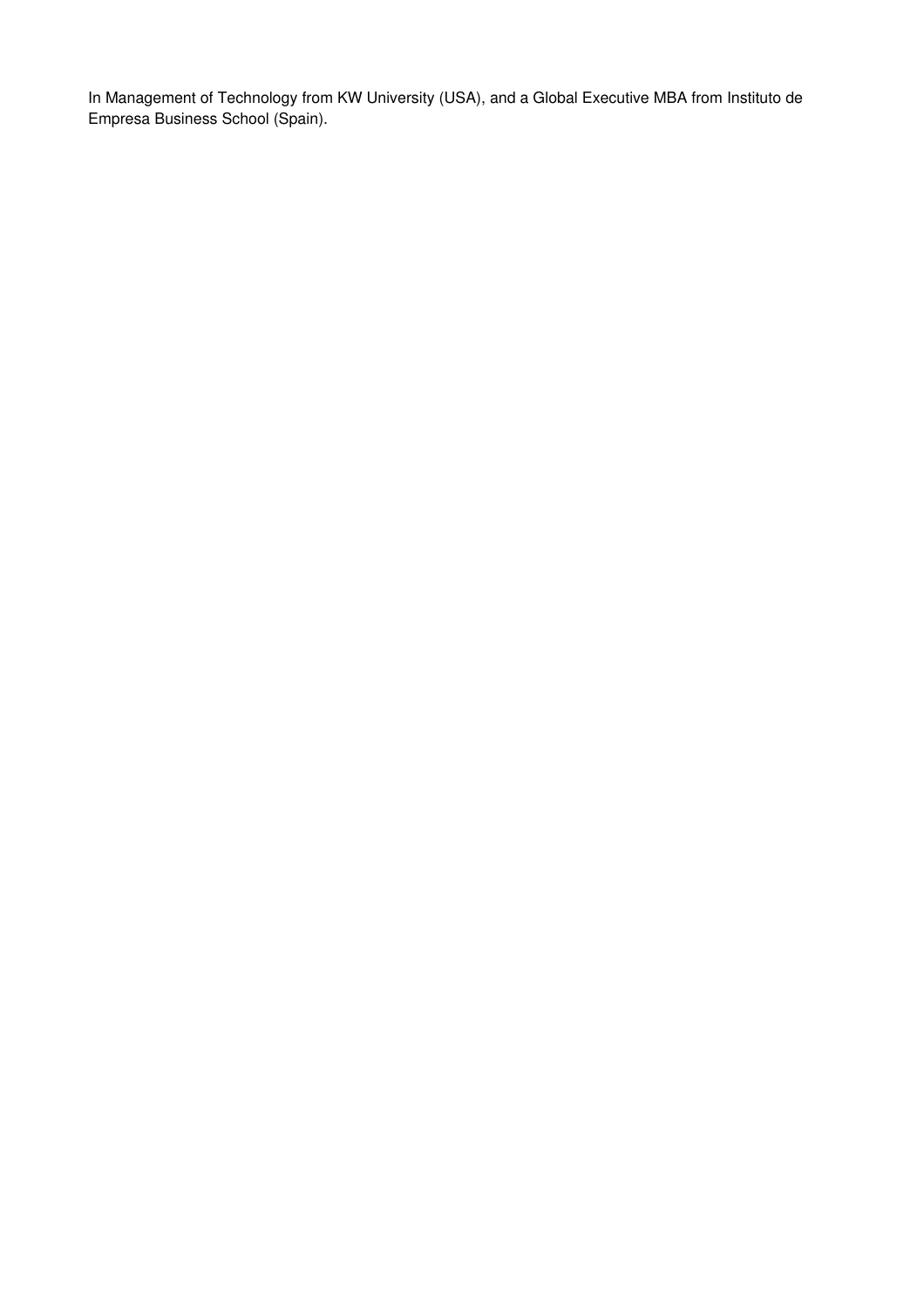# **Wafer for More than Moore applications is becoming a major market**



J.-C. Eloy President and CEO Yole Développement, Lyon, France



### **Abstract**

Wafer demand (including MEMS & sensors, CIS, and power, along with RF devices) for More than Moore (MtM) reached almost 45 million 8-inch eq wafers in 2017. Wafer demand is expected to reach more than 66 million 8-inch eq wafers by 2023, with an almost 10% CAGR2017 - 2023. Numerous megatrend market drivers will contribute to MtM devices' growth : 5G (wireless infrastructure & mobile), mobile (including additional functionalities), voice processing, smart automotive, and Augmented Reality/Virtual Reality (AR/VR), artificial intelligence. Regarding semiconductor material, although silicon is by far the most dominant, alternative non-silicon-based substrates like SiGe, GaAs, GaN, and SiC are increasing their importance within the MtM industry. Choosing the right substrate technology will strongly depend on the technical performance associated with the megatrends's requirements, as well as the cost.The presentation will highlight the market trends and the impact on the wafer start for the different wafer substrates.

### **Biography**

Jean-Christophe Eloy is CEO and Founder of Yole Développement, the "More than Moore" market research and strategy consulting company. Since 1991, he has been involved in the analysis of the evolution of MEMS markets at device, equipment and also materials suppliers' level. Jean-Christophe Eloy is also board member in several organisations in Europe and in North America.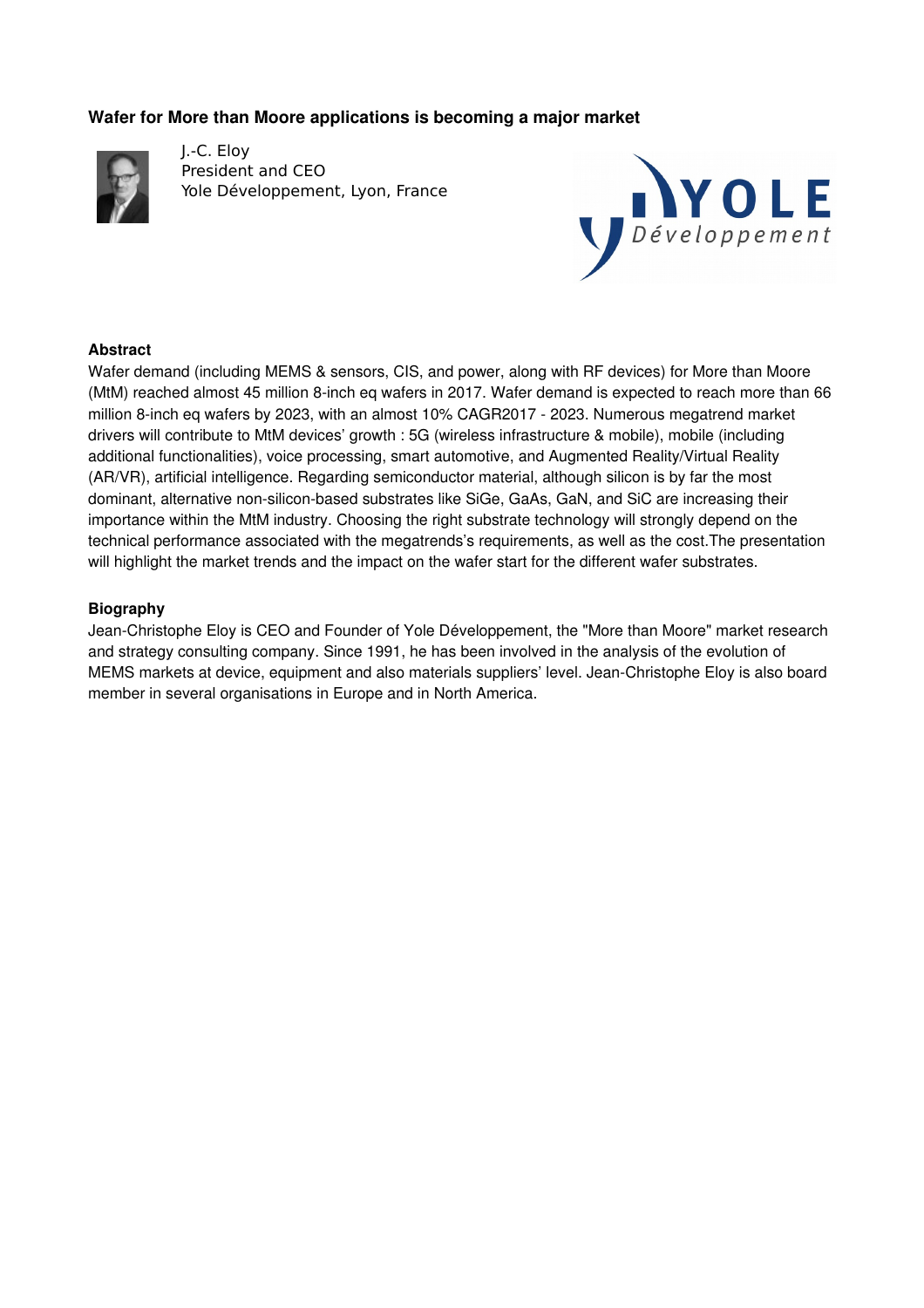## **2018 Semiconductor Materials Markets: Where are they Headed?**



L. Chamness Senior Market Analyst Manager SEMI, Industry Research and Statistics, Milpitas, United States



#### **Abstract**

2018 is expected to to be a record breaking year for the semiconductor materials market, driven to a large extent by record device shipments. Semiconductor materials suppliers are finding themselves in high demand but how long will it last? This presentation will discuss recent revenue trends and provide a forecast through 2019 for wafer fab and packaging materials.

#### **Biography**

Ms. Lara Chamness is a Senior Manager Market Analysis at SEMI® and is responsible for SEMI's data collection programs for equipment and materials. This includes leading interactions with SEMI's participating companies, partners and subscribers. Ms. Chamness has 18 years of industry experience and has BA/MS degrees in environmental sciences and a MBA degree from Santa Clara University.



I. Radu **Director** SOITEC, R&D, BERNIN, France



#### **Biography**

Ionut Radu is Director of Advanced R&D at Soitec being responsible for research and development efforts in the field of advanced substrate technologies. Prior to being appointed to his current position, he held various technology management positions with responsibility in development of new substrate technologies for advanced electronic devices. Ionut is currently involved with industrial and academic research collaborations to support strategic developments of advanced substrate materials for semiconductor industry. Dr. Radu obtained his B.S. in physics from University of Bucharest in 1999 and Ph.D (Dr. rer. nat.) in physics from Martin-Luther University Halle-Wittenberg in 2003. He has co-authored more than 70 papers in peerreviewed journals, conference proceedings and reference handbooks and holds more than 40 patents in the field of semiconductor technologies. Dr. Radu is senior member of IEEE society and involved in Technical Program Committees of international conferences (ESSDERC, VLSITSA) and industrial forums (Semicon Europa).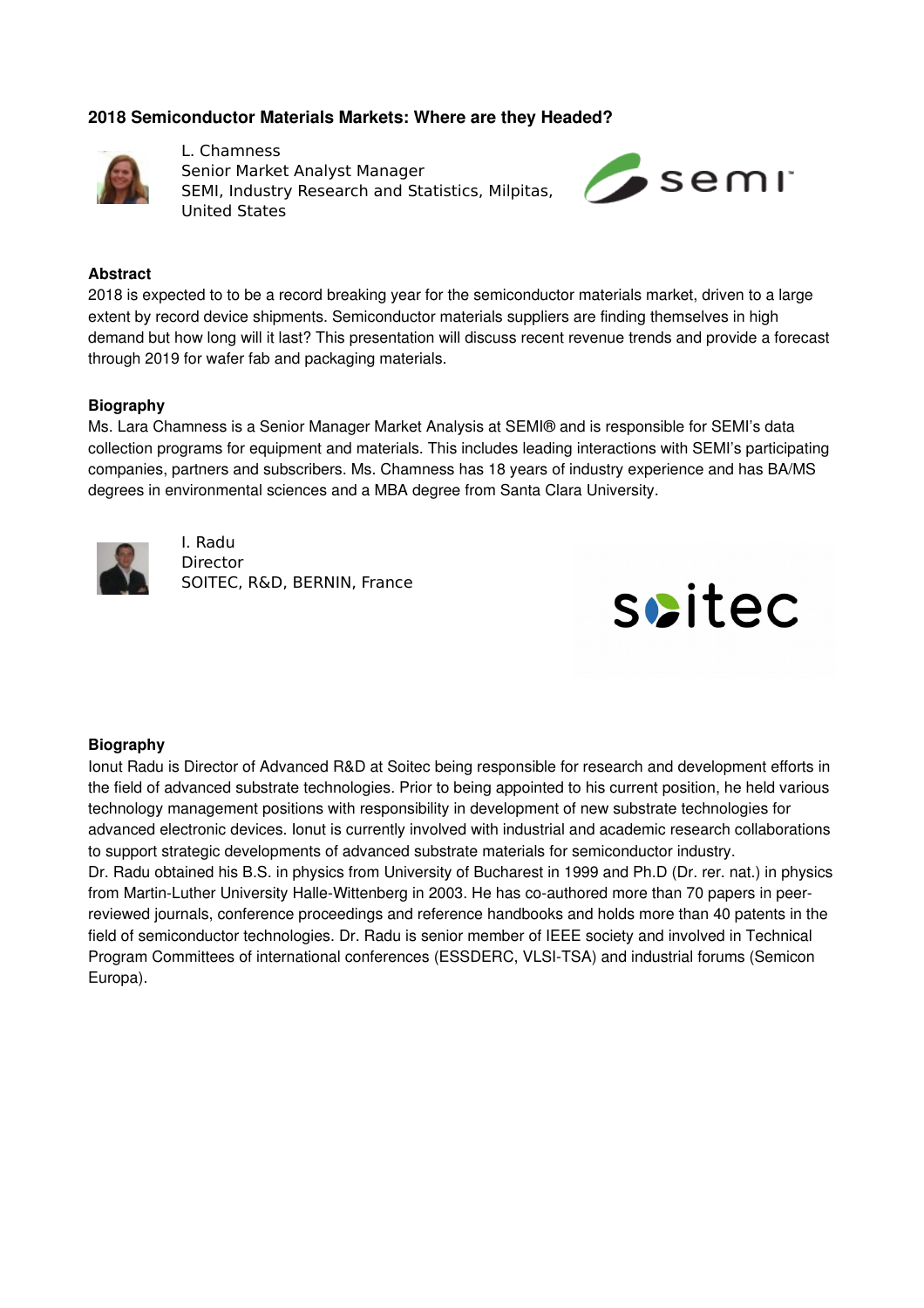# **Engineered Substrates: a powerful co-innovation platform**



C. Mazure EVP and CTO Soitec, Soitec, BERNIN, France



### **Abstract**

Numerous systems like automotive, IoT and many more require low latency, data processing efficiency, low power requirements, and meta-data transmission. Machine learning must occur at the sensing node. Edge and very edge computing are essential to maintain the high efficiency of a given system, as well as the mechanism to control the overwhelming data generation and subsequent flows. The sequence of sensing, processing the information, learning, and transmitting/receiving data is the sequence that builds on smart microelectronics and smart engineered substrates.

The urgency with which the different applications must innovate imposes a renewal in how the supply chain industry has treated R&D, sampling and solution development. Co-optimization of architecture-technologyengineered substrate made possible the success of RF-SOI for 4G, establishing RF-SOI technology as the incumbent technology.

In order to shorten the overall R&D cycle from substrates through systems a co-innovation approach is needed. In a co-innovation strategy the key actors collaborate in early stage at several levels of the value chain to maximize synergy, converge on the substrate-system solutions enabling the fastest time from development through product.

This talk will discuss co-innovation, engineered substrate infrastructure and examples of substrate innovations.

### **Biography**

Dr. Carlos Mazure,

CTO & EVP, Head of Corporate R&D at Soitec since 2001.

Chairman and Executive Director of SOI Industry Consortium since July 2014.

IEEE Fellow, 30 years of experience in Semiconductor Industry.

Prior to Soitec, Carlos headed the ferroelectric FeRAM program at Infineon (Munich, Germany), and initiated Infineon/Toshiba FeRAM Alliance.

Earlier he worked for IBM/Infineon DRAM Alliance (Fishkill, NY); and before at APRDL, Motorola (Austin, Texas).

Carlos holds two doctorates (University Grenoble, France; Technical University Munich, Germany).

Authored/co-authored 120+ technical papers, holds 100+ US patents. Member of several international advisory committees and company boards.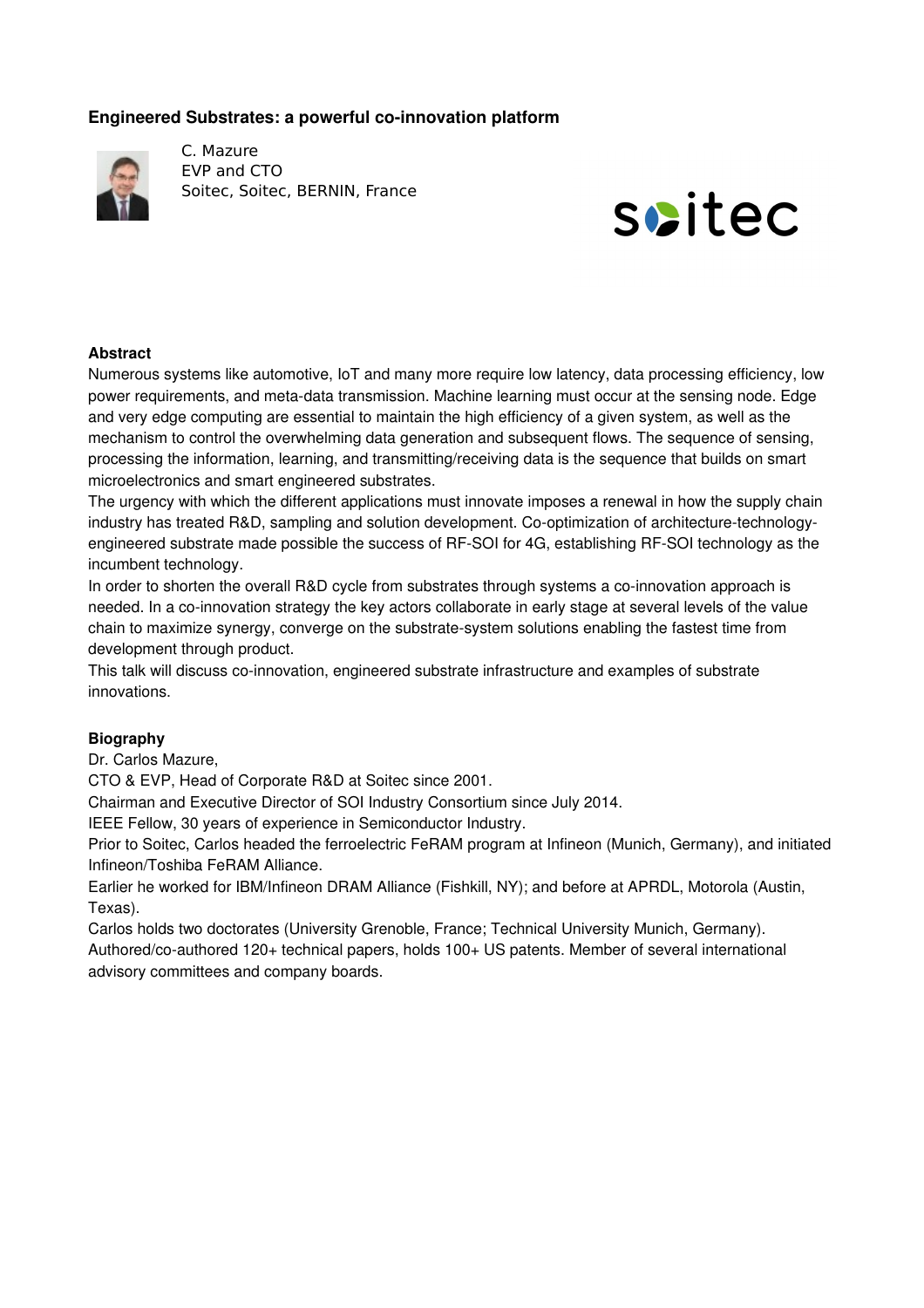# **Fine Pitch Plating Resist for High Density FO-WLP**



J. Serrand Technical packaging manager JSR Micro NV, R&D, Leuven, Belgium



#### **Abstract**

Abstract— Due to large topographic gaps between the chips and mold substrate, the next generation of high density FO-WLP will require fine RDL plating resists that can achieve as low as 2um line/spaces(L/S) with a wider common depth of focus (DOF) margin. In order to meet these requirements, we developed a novel chemically amplified positive tone resist. In this study, we focused on photo acid generators (PAGs) which are one of the major components of chemically amplified resists. We found that controlling the acidity of the generated acid from PAGs after exposure was a key approach to get good profiles on Cu sputtered substrates and wider DOF margins.

Keywords—Plating resist, FO-WLP, fine RDL, photo acid generators.

#### **Biography**

Packaging Technical Manager, Jerome joined JSR in 2002. He is located near Grenoble the French Silicon Valley from where he can give full technical support to many different key customers in Europe. Keeping close contact with the R&D department in Japan and Belgium, he manages and supports several on-going projects at different European customers.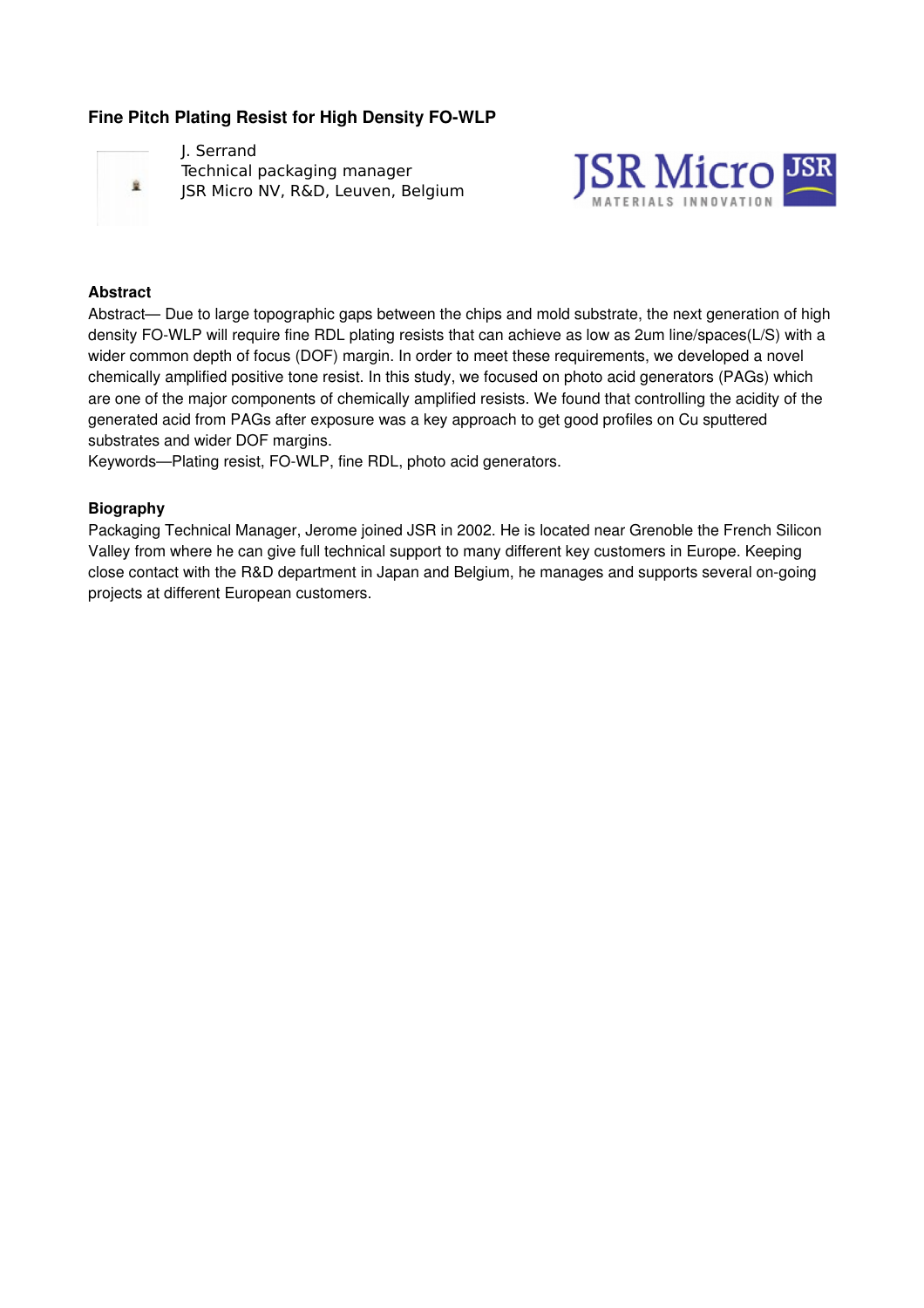### **Adhesive & Encapsulation Developments for Advanced Semiconductor Packaging**



R. de Wit EIMEA SU Head Semiconductors Henkel Electronic Materials NV, Semiconductor Assembly Materials, Westerlo, Belgium



### **Abstract**

Electronics market trends continue to drive innovation for higher functionality with smaller form factors and reduced power consumption. To meet these demands, the design of semiconductor devices is changing more and more from traditional wire bonded packaging to so called "advanced semiconductor packaging" based on Wafer Level, Flip Chip and 2.5D/3D Stacking technologies. Fan-In and Fan-Out Wafer Level Packaging (WLP) and Through Silicon Vias (TSV) for instance are successfully replacing proven wire bond technology today. This has a significant impact on the typical assembly materials being typically used in the Back End Of Line (BEOL) production of semiconductors. For instance, there's often no need for die attach adhesives and traditional transfer mold compounds anymore being currently widely used in SO, QFN, QFP and BGA type of lead frame and laminate devices.

This presentation will give a high level overview of the relative new and different assembly materials being developed, qualified and used in "advanced semiconductor packaging" as such. This includes very thin "Wafer Applied Underfill Films" for 3D Stacking of thin TSV Wafers, specialized "low stress and low warpage" adhesives/underfills for Flip Chip and Interposers and low shrinkage and ultra-low warpage wafer encapsulants for Fan-In and Fan-Out devices. As the proven wire bond technology will certainly continue to be used in high reliability and automotive semiconductors and sensors, also new adhesives with higher thermal conductivity, lower temperature cure, ultra-low modulus and pre-applied "B-stage" capability will pass by ….

### **Biography**

Ruud de Wit is responsible for managing Henkel's Semiconductor Materials business in EIMEA. Ruud has a BSc degree in Mechanical Engineering followed by several polymer, sales and marketing courses. He's working for Henkel since 1990 in multiple positions including technical service, quality engineering and global semiconductor account and product management.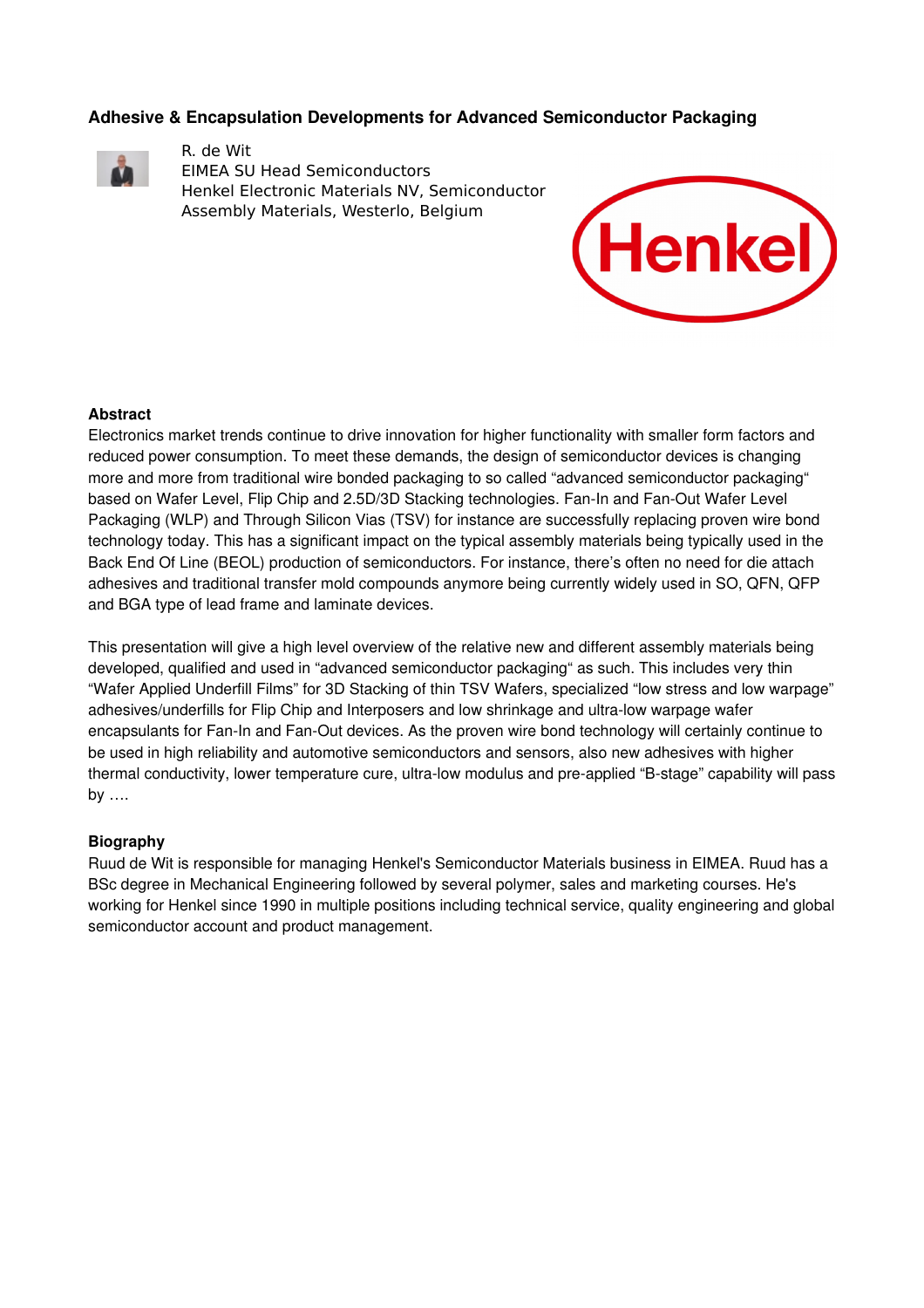

D. Guerrero Senior Technologist Brewer Science, Inc., Semiconductor Business Unit, Leuven, Belgium



## **Biography**

Douglas Guerrero received a PhD in Organic Chemistry from the University of Oklahoma, USA. After a postdoctoral appointment at the University of Texas - Dallas, he joined Brewer Science in 1995 and where he is a Senior Technologist in the Semiconductor Materials Business Unit. Dr. Guerrero is a Senior Member of SPIE and currently serves in the SPIE Advance Lithography and the International Symposium on DSA committees. He has over 60 publications and patents in the field of lithography. He is currently on assignment at imec in Leuven, Belgium where he is responsible for patterning process development using immersion, Directed Self-assembly and EUV lithography.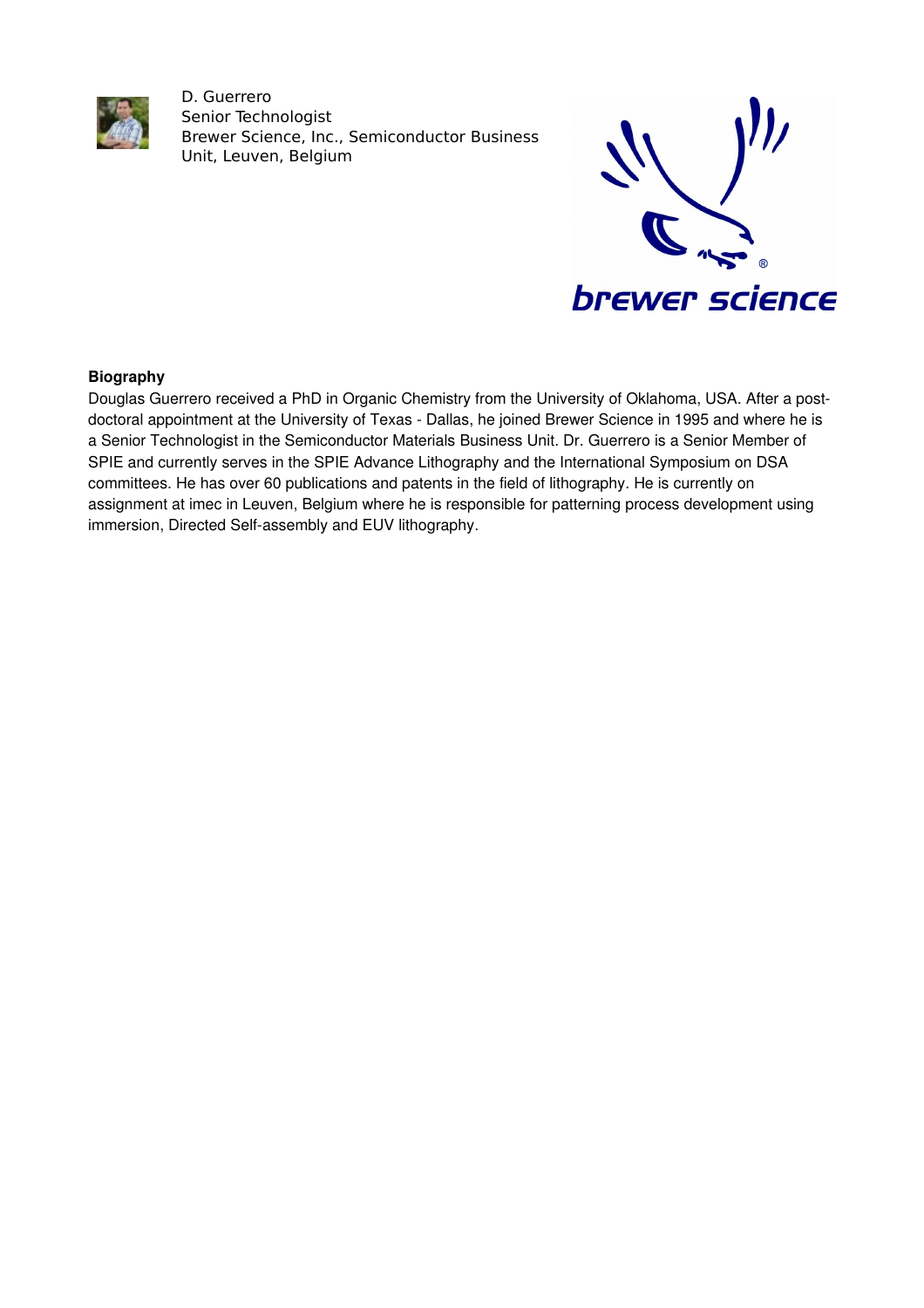# **Are Materials still key to successful manufacturing of Semiconductors?**



S. Weiher Sr. Director TD, GLOBALFOUNDRIES Fab 1 GLOBALFOUNDRIES, Technology Development, Dresden, Germany



#### **Abstract**

Semiconductors remain a fast growing market worldwide. Since 30 years, there has been revenue increases by  $\sim$  10% yoy. Looking at the segments, memory/logic remain strong, while sensors and opto-electronics are growing. Technology scaling towards smaller structures and larger wafers is driving up costs and investments, and many semiconductor manufacturers cannot afford to pursue the smaller scale. In memory, consolidation of manufacturers who drive DRAM and Flash developments is done. Also, regionally China and America are growing, Japan and Europe are losing share. The focus of this paper is the impact materials play in this changing business.

Interestingly, no technology or wafer size has disappeared from the manufacturing landscape in the last 20 years. Due to product longevity and the addition of new features and functionalities to those existing bases, high voltage, nonvolatile memories, RF, Si photonics, to name a few, the products meet the demand but it is clear that these new emerging applications will drive specific demands on material development. Another perspective is that increased quality in yield and reliability drives material suppliers to provide enhancements in defectivity and quality controls. A minor quality loss can lead to massive wafer supply risk if reliability or yield is impacted. And Europe's semiconductor industry faces a competitive disadvantage over other regions of the world. Europe's EHS compliance and chemical legislation (EU REACH, RoHS) regulate materials differently to other manufacturing geographies. In some cases, this EU regulatory landscape drives the development of alternative materials. As China brings the mega-fabs online with the advantages they have (funding, regulations, captive customers), we will be forced to make the solutions cost effective. The demand for new materials, the requirements for superior qualify and necessity of solutions for EHS pressures will drive inventive solutions at the forefront of this business.

#### **Biography**

Dr. Susan Weiher received her PhD from Stanford University in 1991 in Chemical Engineering, focused on Substrate driven reactions in vacuum environments. she chose a career in the Semiconductor equipment manufacturing right after completing her degree and at the beginning of significant advances in technology capability and Silicon Chip demand. In 1994 she move to Europe, specifically Germany. After 22 years in the equipment side of the business, she took on the opportunity to move to the manufacturing of chips, and managed the Manufacturing Engineering team of a major European Semiconductor fab in Germany. Since January 2018, she holds responsibility for the technology development (TD) group within Europe's largest foundry.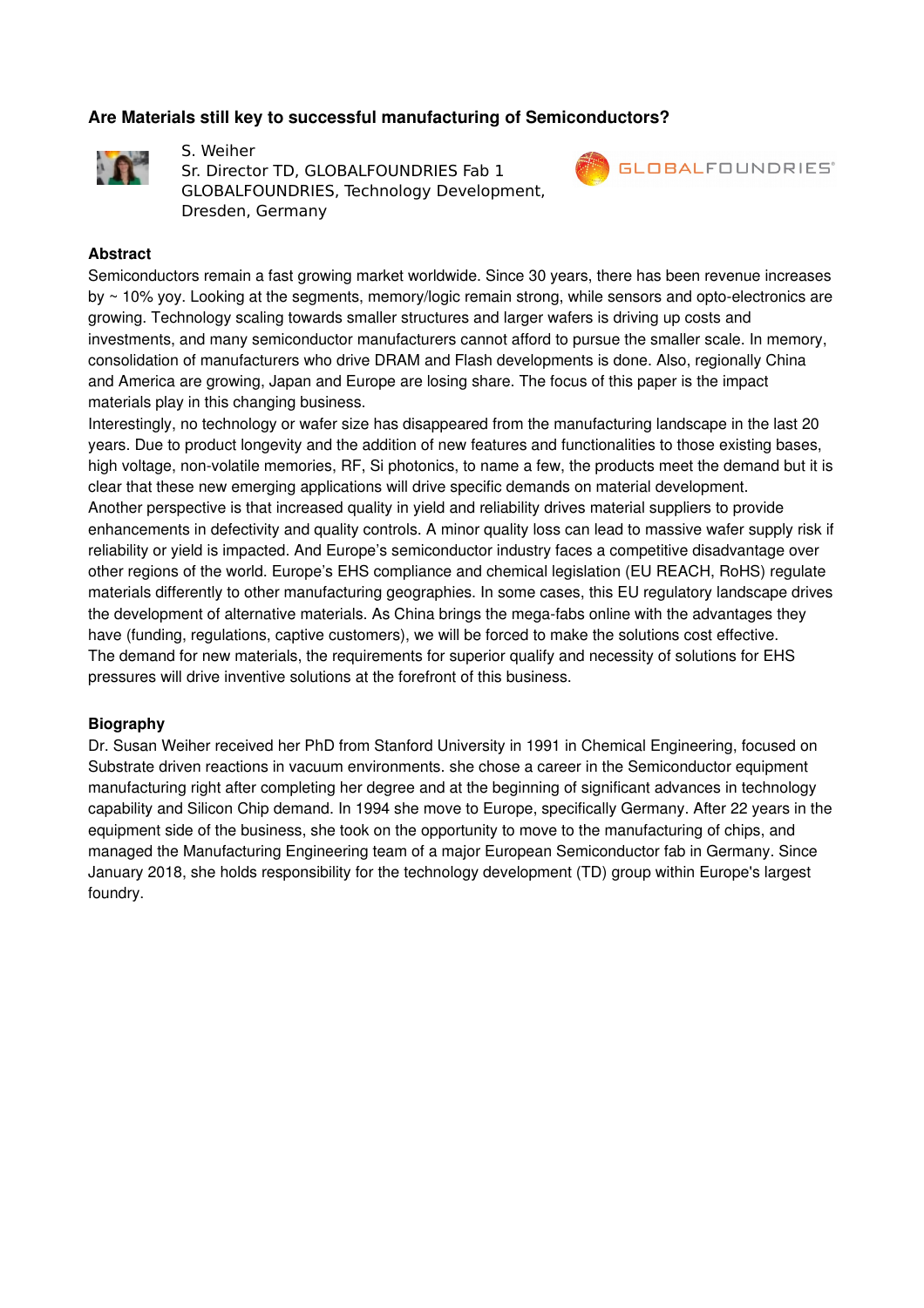# **A New Collaborative Approach to Reliability Challenges in the Automotive Industry**



A. Amade Regional Senior Director EMEA Entegris, Global Sales, Dresden, Germany



### **Abstract**

By 2030, 50% of the car costs are expected to be SC components related. While it is an exciting source of growth for the complete supply chain, the car industry sets a great challenge for all of us: reaching the ppb level in failure rate at the component level. Material purity and contamination control could play key enabler roles. However it requires a new collaborative approach to validate expectations and identify the most adequate investments to meet the "zero defects" goal. From the list of potential material options, there is an increased value to tackle the non-visible particles that are sources of latent defects. Actually, the defectivity monitoring challenges in terms of limit of detection create a "Black Box". The industry is here in the 3rd generation of contamination control strategy where base line and excursion control could be improved with an adequate contamination management strategy. A collaborative engagement model exists where device makers and experts in purity work together in task force mode. This is the "New Collaborative Approach".

#### **Biography**

Mr. Amade joined Entegris in 1995 as an Application Engineer in its Semiconductor business. In his current role as EMEA Sr. Regional Director, Mr. Amade's primary responsibilities include growing the semiconductor business in Europe and Middle East through market strategies, and in the management of a sales, customer service and marketing team.

Mr. Amade held leadership positions at Entegris which included: gas microcontamination market management, strategical account management and regional sales management.

Mr. Amade has a degree in Chemical Engineering from ENS Chimie Lille and he is a member of Semi Electronic Materials Group for Europe.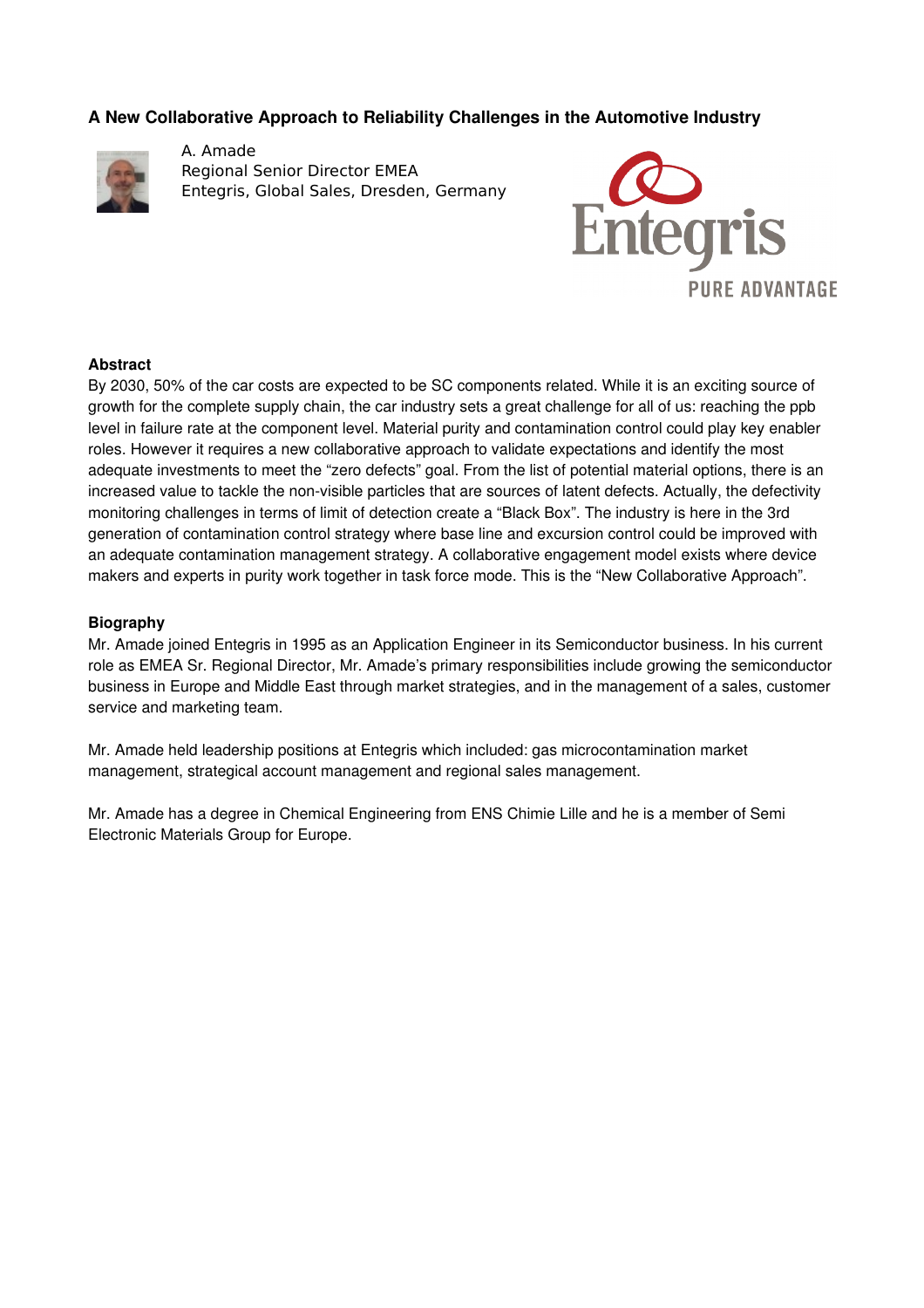# **Mechanical Properties of Copper for Advanced Packaging**



U. Memmert Senior Scientist Material Science Atotech Deutschland GmbH, Berlin, Germany



### **Abstract**

Mechanical properties of Cu structures become increasingly important upon shrinking dimensions and increasing complexity of redistribution layers. Such properties, like e.g. ductility, are often discussed in the context of reliability considerations. Commonly, experimental data for free standing films of around 50 µm thickness are used. The influence of the layer thickness and the interactions with the substrate and the surrounding materials are typically unknown.

Thin Cu films were investigated as free standing films (Cu thickness 10  $\mu$ m – 50  $\mu$ m) by tensile testing. The ductility and the yield strength were determined. Samples were also investigated for Cu thicknesses between 10 µm and 50 µm by a cyclic bending test. From these data the fatigue ductility was determined. For some of the samples, the grain structure was investigated before and after bending by secondary electron microscopy (SEM).

Results show that the measured tensile ductility varies significantly with layer thickness. For low layer thickness, it decreases and fatigue ductility decreases with decreasing layer thickness. SEM imaging shows the grain structure for the original layers to be rather independent of the layer thickness. After tensile testing a clear refinement of the grains is found.

This paper will discuss the results of the experiment and their impact on advanced packaging.

### **Biography**

Ulrich Memmert studied physics in Berlin and Marburg. After receiving his PhD in 1986 he worked at the University of Western Ontario, Canada, the IBM T.J. Watson Research Center, New York USA, the University Munich, the University Ulm, the research center Jülich, and the University Saarbrücken. He finished

his Habilititation in experimental physics in 2001. Since 2001 he is with Atotech Germany in various positions.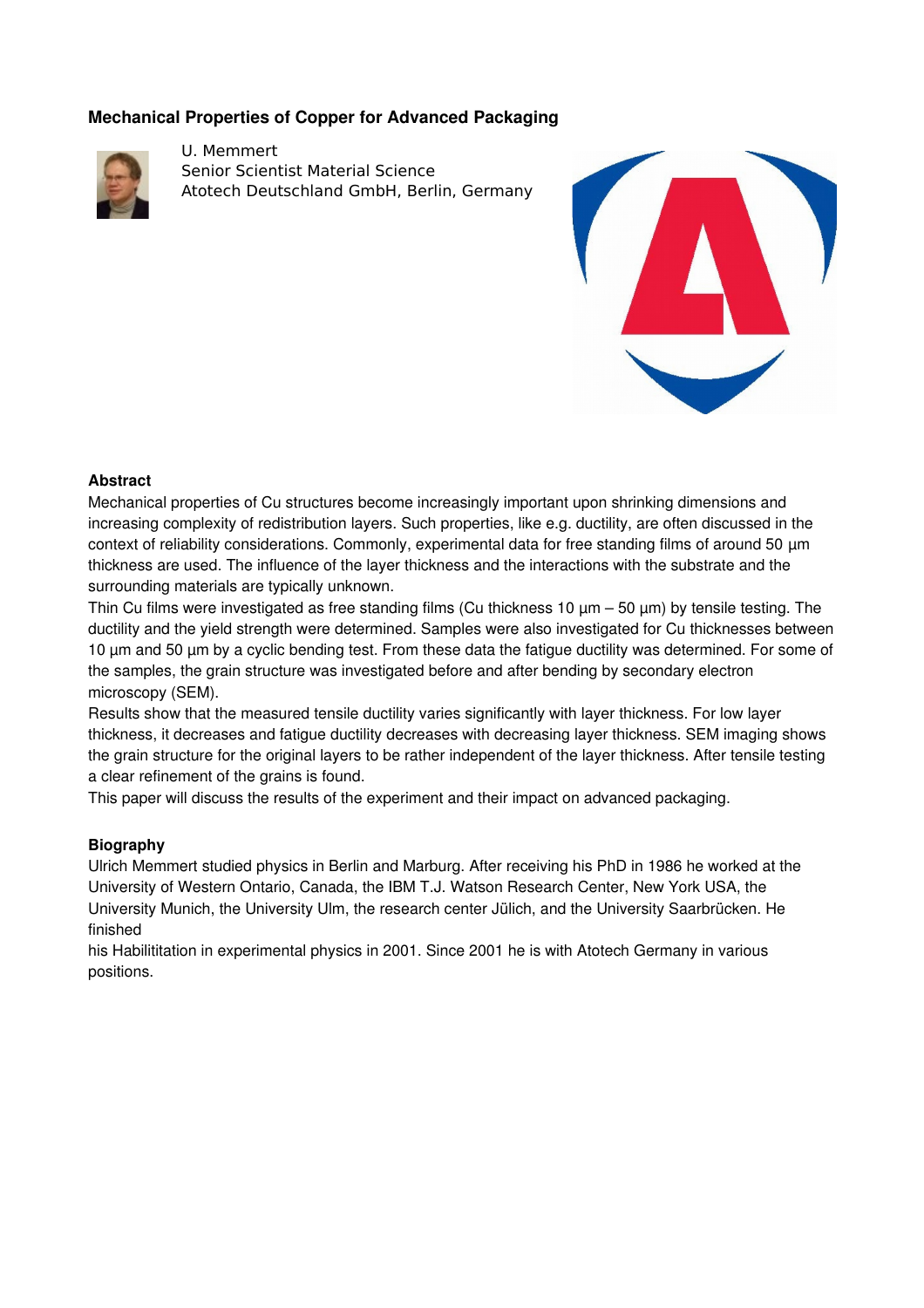# **Digitalization and Innovation Transforms Manufacturing and Construction**



P. Maris CEO Kinetics, Livermore, United States



#### **Abstract**

We've developed some new game-changing technologies leveraging 3d computer-aided design, augmented reality, virtual reality, and sophisticated human-machine interfaces. We can discuss how these technologies are changing the way facilities and equipment are designed, built, and operated.

#### **Biography**

Peter Maris, Kinetics Systems, Inc. CEO

An accomplished business leader with over 19 years' experience in the high-technology industry, Peter heads the global business operations for Kinetic Systems, Inc. Peter left a successful 10-year career in the commercial banking industry to join Kinetics in January 2000, first working in Malaysia for its Asian operations. He continued his leadership path shortly thereafter taking over as president for Europe/ME and Asia, before assuming the role of president and CEO in 2010. He is accredited for consolidating Kinetics' international operations and establishing its Saudi Arabian business units. His strategy to drive the business into a process-driven company has transformed Kinetics into "The Process People" it is today, positioning the company as a global leader in total process solutions. Peter's fluency in four languages and strong finance background gives him an edge in working with people and finding common sense solutions in an engineering-driven industry. Under his leadership, the company has continued to deliver double-digit profitable growth over the last few years. Peter holds a BS in economics.



J. W. Bartha Professor TU Dresden, EEIT - IHM, Dresden, Germany



#### **Biography**

Prof. Dr. Johann W. Bartha received a Diploma and PhD. degree in solid state physics at the University of Hannover, Germany. He was two years Post Doc at the IBM T. J. Watson Research Center Yorktown Heights, N. Y. were he investigated Metal Polyimide interfaces for applications in multi layer ceramic packaging. 1985 he joined the IBM German Manufacturing Technology Center (GMTC) at Sindelfingen Germany as staff member and became responsible for plasma based technologies in semiconductor processing as a senior staff member. 1994 he accepted a C3 professorship at the University of Applied Sciences at Münster, Germany where he established a laboratory for micro manufacturing. 1999 he accepted a C4 professorship as head of the chair for Semiconductor Technology at the Technische Universität Dresden (TUD). Since March 2003 he is director of the Institute of Semiconductor and Microsystems Technologies at TUD and established a strong collaboration between the Dresden University and the local semiconductor Industry. The research focus at his chair is BEOL processing, 3D integration including electrical and optical TSVs as well as Silicon thin film PV. The search for ultrathin conformal Cu barriers as required in damascene technology initiated the interest in ALD. In the meantime, the materials studied include high-k dielectrics, moisture barriers, metals, nitrides and graphene. Specific focus is on in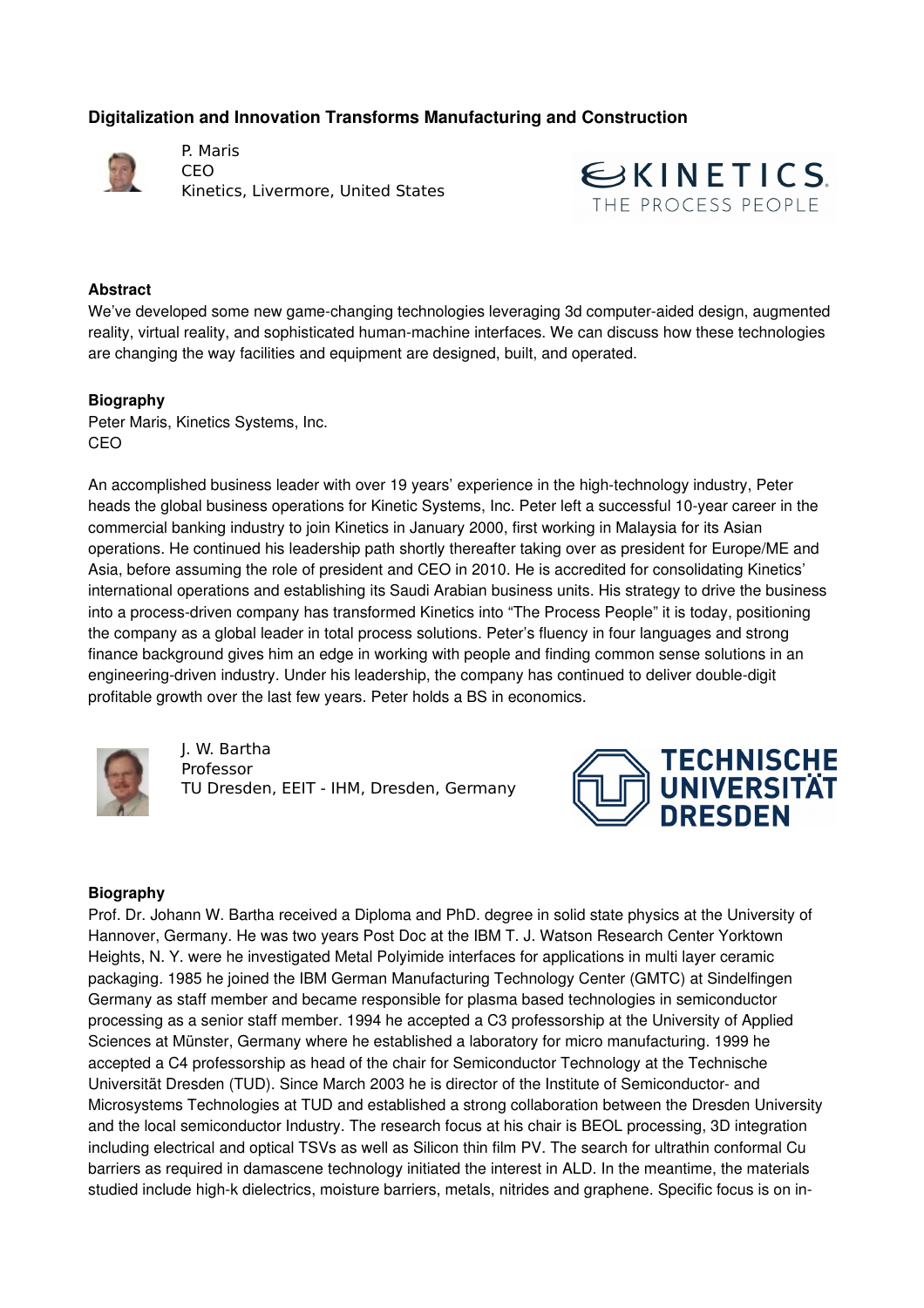situ and in-vacuo analysis of the nucleation and growth within the ALD processes.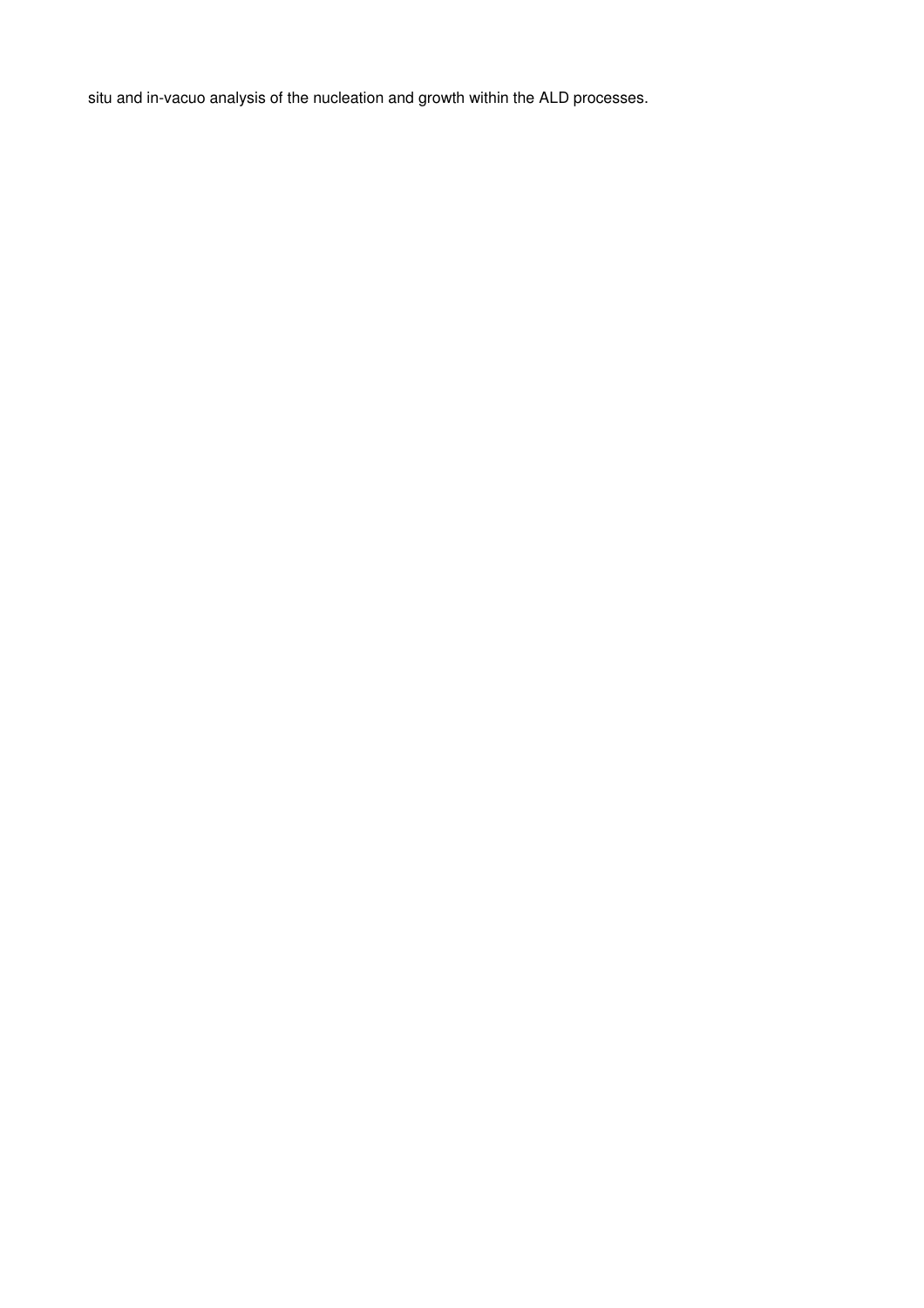# **2D materials integration: The long journey from a lab-to-fab environment**



S. El Kazzi Senior Scientist IMEC, UPM, Heverlee, Belgium



### **Abstract**

During his memorizing lecture "There's Plenty of Room at the Bottom" in 1959, Richard Feynman predicted that surface tension and Van der Walls Forces will be crucially important in the future nanoscale applications. After nearly 60 years, the discovery of Graphene and its related 2D materials are surprisingly confirming these predictions. The use of this family of materials is opening a new era of research innovation in different fields. The imagination of researchers has allowed them to use 2D materials for water treatment, clean energy, (bio)sensing and interesting optical applications. 2D materials are also expected to help in the expected convergence of 5G communications with the Internet of Things (IoT) where faster and connected computers can be achieved by reducing the size of their circuits.

All this fantastic work is however stopped at the proof of concept levels. If these materials would ever see mass production and foundries would accept to have them in their machines, technological solutions to integrate 2D on large area surfaces are fundamental requirements.

In this talk, we will share on our journey to bring these 2D materials from the lab to the fab. The discussion will be first focused on the growth and transfer of 2D materials and how we are trying to understand and solve the main challenges of these Van der Walls materials. An emphasis will be given to the role of surface tension and interface engineering in the making of the 2D-based devices. In a final part, the talk will cover our strategy to integrate 2D materials in a fab production environment while using the learnings from the lab. This work is expected to offer insights on both the main challenges and solutions of MX2 integration for future CMOS technology

### **Biography**

Salim El Kazzi received his Ph.D. degree in micro and nanotechnology, acoustic and telecommunication from IEMN-University of Lille 1 in 2012. His research was focused on the growth of III-(As, Sb) on large area commercial substrates by MBE. After a postdoc position with the MIT-Singapore alliance SMART, he joined IMEC in 2013 as a research scientist responsible on the IIIV epitaxy and gate stack deposition by MBE for tunneling devices. In 2015, he started the growth of MX2 semiconductors where he developed the first growth of MX2 by gas-source MBE. He is currently responsible for the large-scale MO-CVD growth of MX2based materials for beyond CMOS technology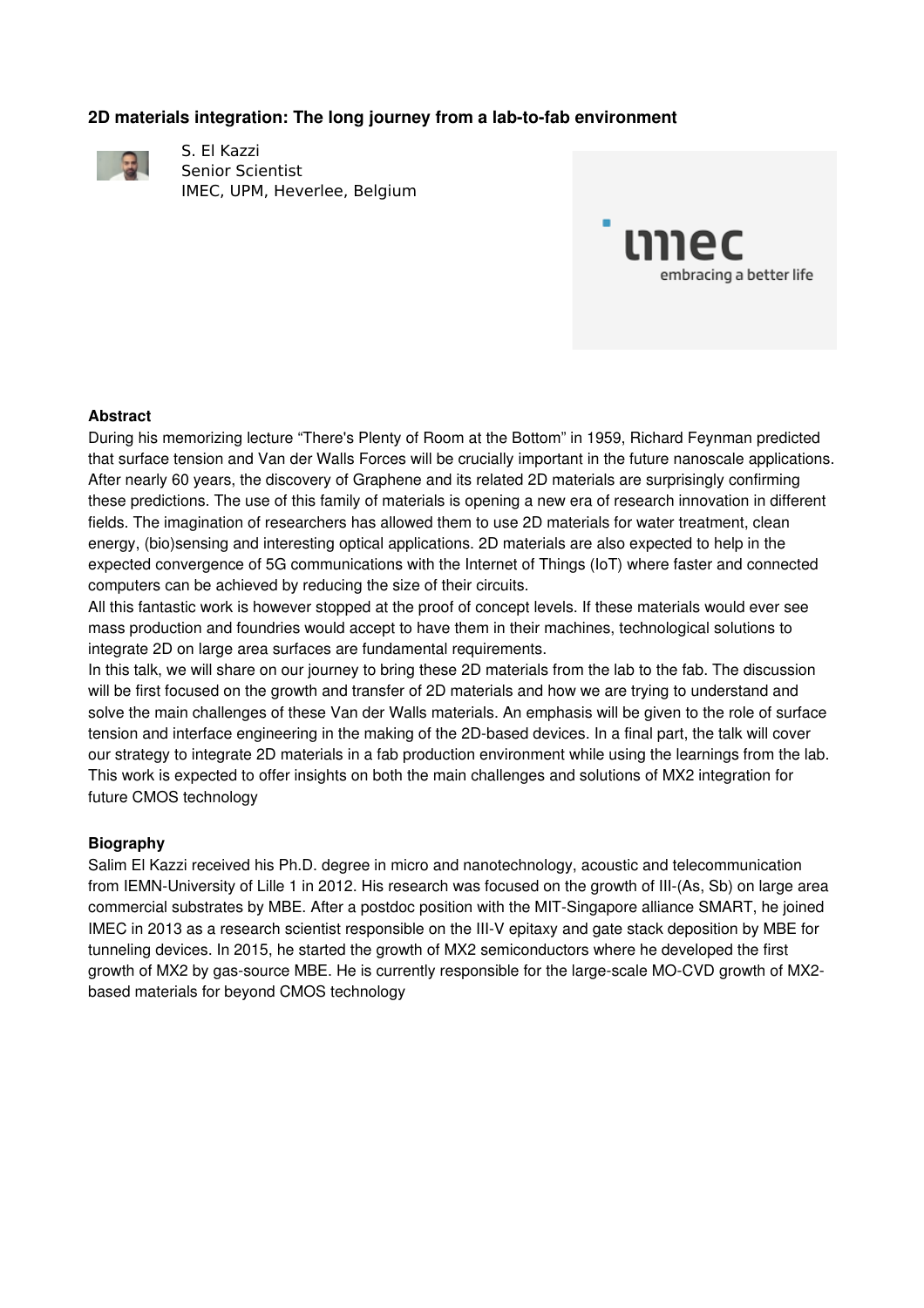## **Wide Band Gap Semiconductor Materials - Status and Challenges**



J. Friedrich Department Head Fraunhofer IISB, Materials, Erlangen, Germany



### **Abstract**

Wide band gap (WBG) semiconductors (SiC, Ga2O3, GaN, AlN, diamond) have certain outstanding physical properties which make these materials so attractive for power electronic, optoelectronic and rf applications. However, the growth of bulk crystals with large diameters and with high quality and yield and the manufacturing of substrates from these crystals are much more complicated in comparsion to the very mature materials Si and GaAs.

In the presentation the difficulties in growing bulk and epitaxial WBG semiconductors will be introduced and technical solutions will be shown which have been developed to overcome the existing obstacles. Special focus is put on SiC, GaN and AlN. The status of these materials is compared in terms of avaible crystal size, totally produced wafer area and typical crystal defects.

An outlook will be given to the next scientific and technological steps which must be solved in order to accelerate the commercialization of the materials further.

#### **Biography**

Dr.-Ing. Jochen Friedrich studied Materials Science at the Friedrich-Alexander University of Erlangen-Nuremberg (FAU), Germany. After receiving his Dr.-Ing. degree from the FAU in 1996 he joined the Fraunhofer Institute of Integrated Systems and Device Technology (IISB). Since 2004 he is head of the Department Materials at IISB which was formerly named Crystal Growth. Together with his colleagues Dr. Jochen Friedrich received several awards: "Wissenschaftspreis des Stifterverbandes für die Deutsche Wissenschaft 2003", Award of the "Gesellschaft für Mikroelektronik, Mikro- und Feinwerktechnik (GMM) des VDI/VDE" 2005, Best Lecture Award of the International Workshop on Crystal Growth Technology 2008, Microelectronics Innovation Award 2009, and EMRS-Symposium W Best Poster Award 2016. He was also president of the German Crystal Growth Association (DGKK) from 2012 to 2016. His department is doing applied research for its industrial partners on bulk growth and epitaxy of semiconductor materials (Si, Ge, GaAs, InP, SiC, GaN, AlN).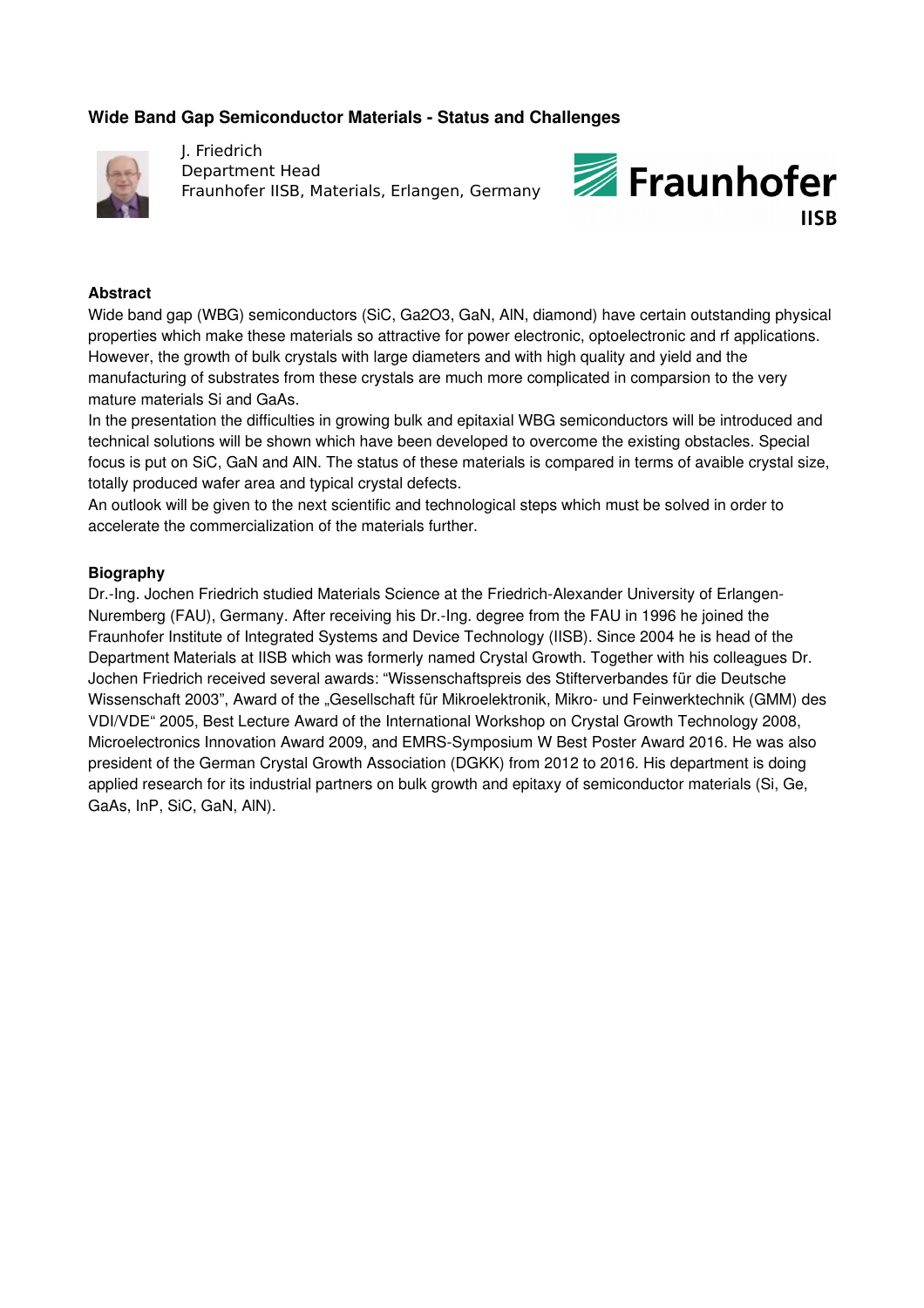# **Atomic Layer Processing of Oxides: AreaSelective ALD and Selective ALE of ZnO**



F. Roozeboom Professor TU Eindhoven & TNO-Holst Centre, Eindhoven, Netherlands



### **Abstract**

Atomic Layer Deposition (ALD) and Atomic Layer Etching (ALE) provide Ångström-level film thickness control. Here, we focus on Area-Selective ALD (AS-ALD) and ALE of ZnO processed at 100-250 oC.

AS-ALD of ZnO was done on SiO2 seed layer patterns on H-terminated Si substrates, from diethylzinc and H2O as reagents. In-situ spectroscopic ellipsometry and SEM/TEM electron microscopy with EDX revealed improved selectivity at higher deposition temperatures. By combining the experimental results with Density Functional Theory, we conclude that the trend in selectivity with temperature is due to a strong DEZ or H2O physisorption on the H-terminated Si at low deposition temperature. This makes temperature a process parameter to improve selectivity.

Recent ALE research has focused on 1) ion-driven plasma etching yielding anisotropic ( $=$  directional) etch profiles, and 2) thermally-driven etching for isotropic material removal. Here, we will show that one can also obtain isotropic etch profiles in plasma-based ALE of ZnO, which is radical-driven and utilizes acetylacetone (Hacac) and O2 plasma as reagents. In-situ ellipsometry revealed self-limiting half-reactions with etch rates of 0.51.3 Å/cycle at 100 250 oC. The process was shown on planar and on 3D substrates made up by a regular semiconductor nanowire forest conformally covered by ALD-grown ZnO. TEM studies on these nanowires before and after ALE showed the isotropic nature and the damage-free characteristics of the process. In-situ infrared spectroscopy was used to study the self-limiting nature of the ALE half-reactions and the reaction mechanism. During the Hacac etch reaction that produces  $Zn(acac)2$ , acac-species adsorbed on the ZnO surface are the probable cause of the self-limition. The subsequent O2 plasma step resets the surface for the next ALE cycle. High etch selectivities (~80:1) over SiO2 and HfO2 were demonstrated. Preliminary results indicate that this process can be extended to other oxides such as Al2O3.

## **Biography**

Fred Roozeboom is a Professor at Eindhoven University of Technology, The Netherlands and Senior Technical Advisor at TNO-Holst Centre in Eindhoven, The Netherlands

After his MSc from Utrecht University and PhD at Twente University in The Netherlands, he continued his career in catalysis with ExxonMobil in Baton Rouge, USA (1980-1982).

In 1983, he joined Philips Research (since 2006: NXP) in Eindhoven, The Netherlands, to work on thin-film technology for III-V and Si semiconductors and for soft-magnetic materials. From 1997-2009 he led a team on 3D passive Si-integration. For this work he received the Bronze Award for 'NXP Invention of the Year 2007' and became NXP Research Fellow.

In 2007 he became part-time professor at TU Eindhoven. In 2009 he joined a team at TNO Eindhoven specializing in spatial ALD and ALE. In 2014 he became Fellow of the Electrochemical Society. Fred is co-/author of 200+ publications (h-index: 33), 5 book chapters, 35 granted US patents, and co-/editor of 40 conference proceedings on semiconductor processing.

Fred has been or is active in organizing committees of several conferences (Materials Research Society, Electrochemical Society) and is a member of the SEMI Europe Semiconductor Technology Programs